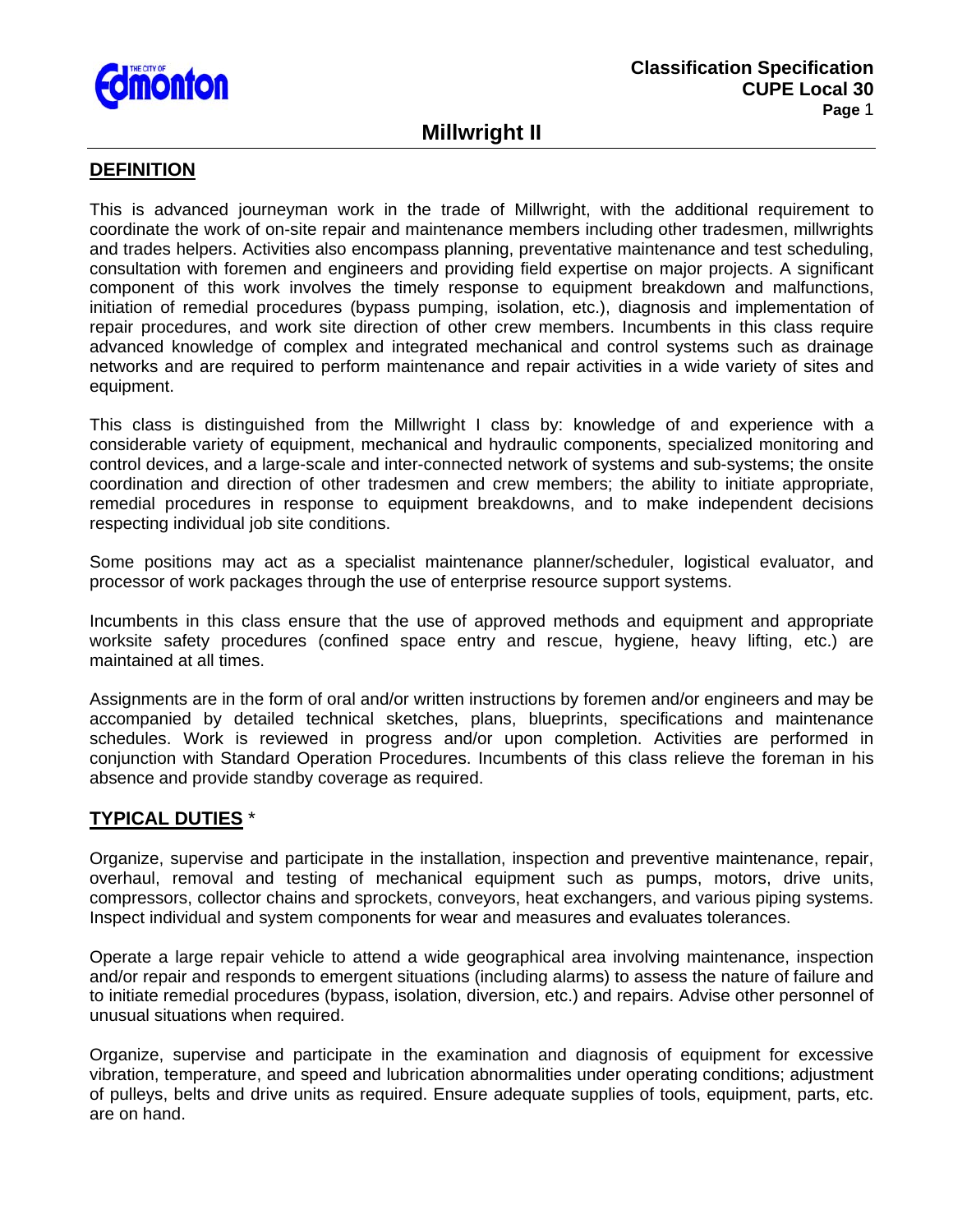

# **Millwright II**

Organize, supervise and participate in the installation and maintenance of hydraulic, pneumatic and specialty systems including heating, ventilating and air-conditioning equipment, chlorine systems and boilers; adjustment, repair or replacement of components such as pumps, accumulators, control valves, cylinders, control switches and safety devices.

Conduct activities associated with confined space entry, and ensures the appropriate use of specialty equipment and devices for safe job site performance.

Assist the supervisor in planning and monitoring preventative maintenance programs; provide field expertise on upgrades or new facilities as required.

Monitor and inspect the work of contractors during new project or major upgrades, conducts onsite testing and compliance acceptance, and reports deficiencies as required.

Maintain an inventory of spare equipment, parts, maintenance supplies, repair manuals, parts lists, etc. and fabricates or directs others to fabricate parts as required. Process work packages to implement programs of preventive maintenance, refurbishment, breakdown/demand maintenance, etc.

Provide estimates of material and labour requirements for specific jobs; contacts contractors and suppliers for repairs and parts.

May be required to collect water samples and complete reports on environmental releases as required.

Perform related duties as required.

#### **KNOWLEDGE, ABILITIES AND SKILLS**

Considerable knowledge of the standard methods, practices, materials, tools and equipment of the millwright trade. Specific knowledge of control systems and large-scale networks of equipment and related infrastructure.

Considerable knowledge of the occupational hazards and safety precautions applicable to the work of the trade and to work sites.

Ability to effectively respond to emergent situations including equipment breakdowns and to initiate appropriate remedial and repair procedures.

Ability to plan, assign, supervise and monitor the work of subordinates.

Ability to withstand periods of strenuous physical activity and to function within a confined and hazardous environment for prolonged periods of time.

Ability to use SCBA and related air supply equipment when required.

Ability to understand and execute oral and written instructions and to interpret technical plans and specifications.

Spatial perception to visualize from drawings and sketches sequences of parts assembly and relative positions of machinery components; coordination and manual dexterity to accurately assemble parts, make fine adjustments and to use precision measuring techniques.

Skill in the use and care of a variety of hand and power tools and equipment of the trade.